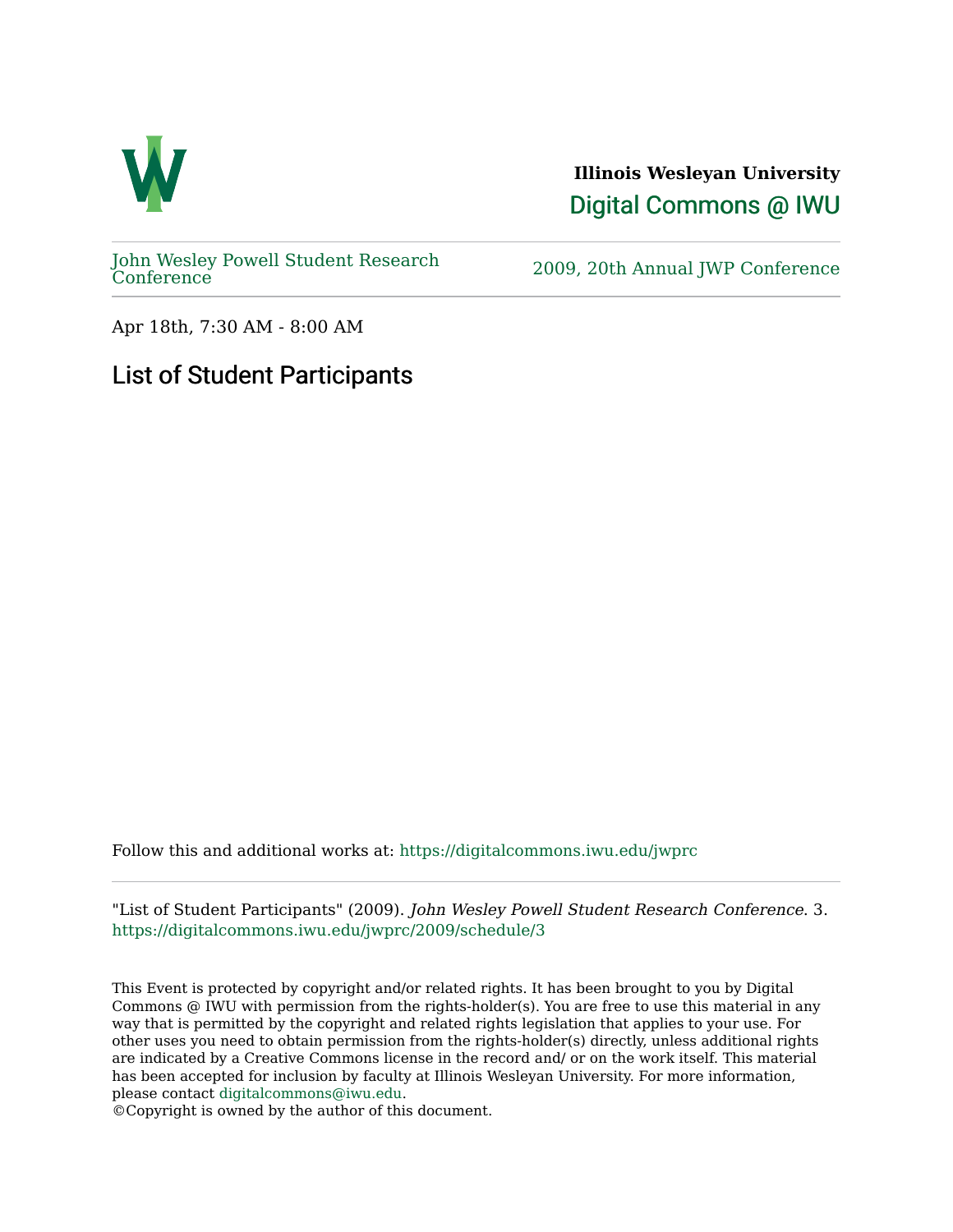## STUDENT PARTICIPANTS Oral and Poster Presentations

 $\mathcal{L}_{\rm{in}}$ 

| Veronica Angeles        | P1               | Kevin Lewis            | Music            |
|-------------------------|------------------|------------------------|------------------|
| Matthew Ballenger       | P <sub>2</sub>   | Stephen Little         | P <sub>25</sub>  |
| <b>Catherine Bayles</b> | P <sub>3</sub>   | Kathleen Louis         | P <sub>26</sub>  |
| Chris Betzle            | P <sub>4</sub>   | Sudil Mahendra         | P27              |
| <b>Susan Blunck</b>     | P <sub>5</sub>   | Melinda Mallory        | P <sub>28</sub>  |
| Lauren Booth            | O4.2             | Harirajan Mani         | P <sub>21</sub>  |
| <b>Jason Bothwell</b>   | P <sub>1</sub>   | <b>Thomas Marlow</b>   | P <sub>29</sub>  |
| Chris Brackett          | P6               | Yara Massinga          | <b>P30</b>       |
| Erin Bradley            | O5.1             | Laura Maxwell          | P31              |
| Daniel W. Burke         | O4.1             | Colleen E. McShane     | P32              |
| James Carolan           | P7               | <b>Emily Meade</b>     | P33              |
| Natalie Chase           | P <sub>8</sub>   | Michelle Meehan        | P34              |
| <b>Patrick Chess</b>    | P <sub>5</sub>   | Rachel Miller          | P35              |
| Michael Chiodo          | P <sub>9</sub>   | Lauren Nelson          | O6.1             |
| Lydia Choi              | P <sub>10</sub>  | Lauren O'Connor        | <b>P37</b>       |
| <b>Adam Clark</b>       | O3.1             | Paul Oehrlein          | O1.2             |
| Kacie Dieter            | P11              | Vijeta Pamudurthy      | P36              |
| Jacqueline Dowjotas     | P <sub>12</sub>  | Karin Peterson         | P38              |
| Noah Dunham             | P <sub>13</sub>  | Amanda Pilgrim         | P39              |
| Melanie Essayans        | P <sub>14</sub>  | <b>Ross Pingolt</b>    | P40              |
| Jennifer Faust          | P <sub>15</sub>  | Daniel M. Podgorski    | P41              |
| Leah Goldberg           | P <sub>16</sub>  | <b>Preston Prior</b>   | Music            |
| Casey Hamm              | P17              | Kirsten Pufahl         | P43              |
| Alison Harford          | P18              | Bryan Rea              | 02.2             |
| Katie Heaney            | O <sub>4.3</sub> | Elizabeth Riggs        | P42              |
| <b>Allison Heim</b>     | P <sub>19</sub>  | <b>Thure Ross</b>      | P44              |
| Kari Irwin              | O8.1             | Isabella Rossi         | P45              |
| Qingfan Jiang           | Music            | Mary Roznovsky         | P46              |
| <b>Emily Jones</b>      | P <sub>5</sub>   | Elizabeth Rupprecht    | P47              |
| Mark Kasperczyk         | O7.1             | <b>Chris Santee</b>    | P48              |
| <b>Thomas Kirn</b>      | O <sub>4.4</sub> | <b>Scott Schumann</b>  | Music            |
| Cory Kline              | P <sub>20</sub>  | <b>Hillary Sellers</b> | O <sub>5.2</sub> |
| Margaret Kocher         | P22              | Lukasz Sewera          | P49              |
| Anna Konradi            | O1.1             | Ashley Shah            | P50              |
| Jason Koval             | P5, O2.1         | Paul Sierszulski       | P41              |
| Scott W. Krabbe         | P <sub>21</sub>  | <b>Kevin Slattery</b>  | O1.3             |
| Katie Krempely          | P <sub>23</sub>  | <b>Catherine Smith</b> | P <sub>51</sub>  |
| Phillip R. Lazzara      | P24              | <b>Alison Smith</b>    | O7.2             |

continued..........